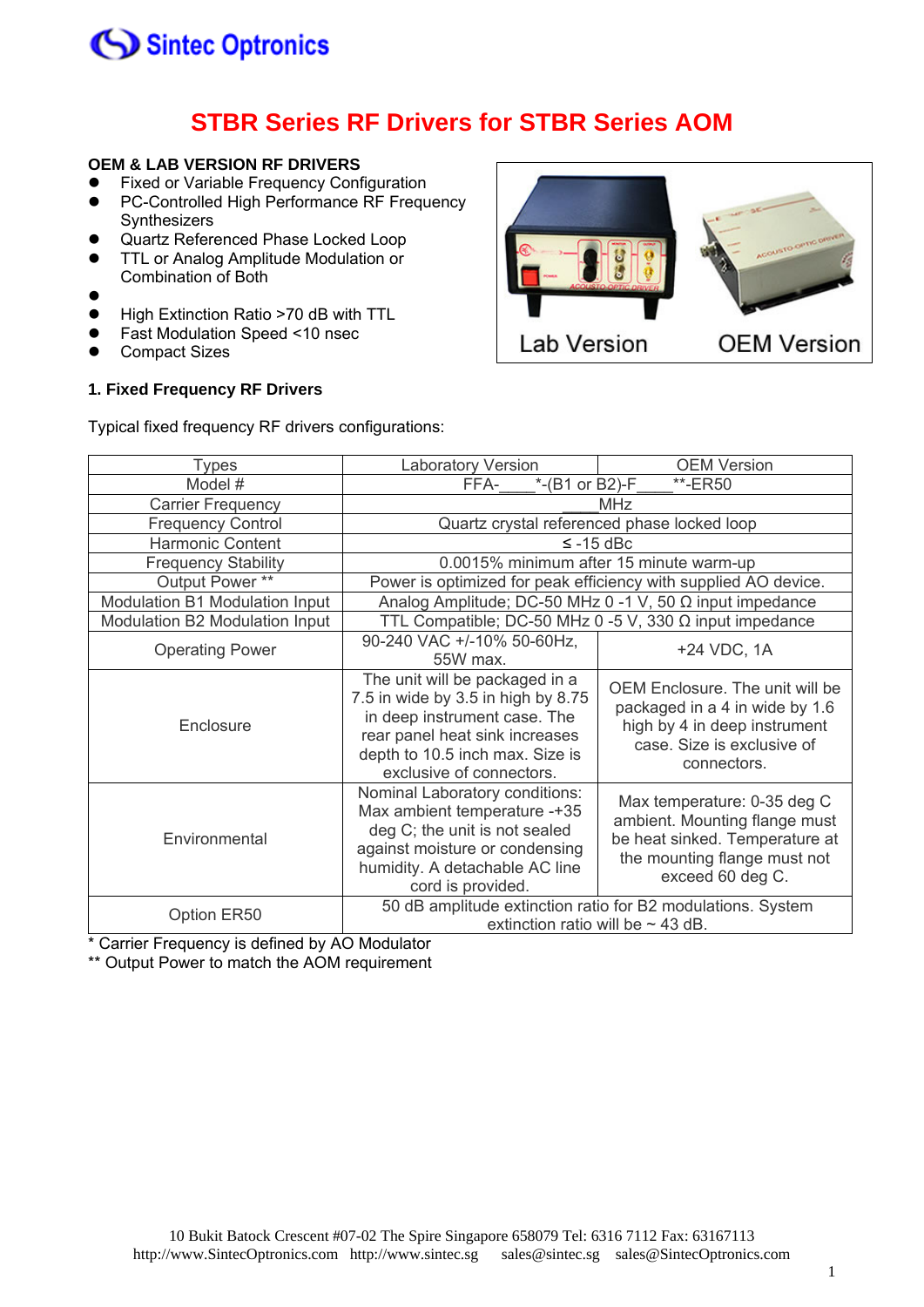# Sintec Optronics



### **2. Variable Frequency RF Drivers**



| Model                         | STBR-VFB-XX-YY-V-A-F2                                                                                                                                                                                                                        | STBR-VFE-XX-YY-V-A-F2/2CH                                                       |
|-------------------------------|----------------------------------------------------------------------------------------------------------------------------------------------------------------------------------------------------------------------------------------------|---------------------------------------------------------------------------------|
| <b>Output Frequency Range</b> | Corresponding to AO Device<br>Requirements                                                                                                                                                                                                   | Matching the 2-D AOD controlled<br>by application of external tuning<br>voltage |
| <b>Tuning Voltage</b>         | 0 - 10 V analog (-2 to +20 VDC no damage)                                                                                                                                                                                                    |                                                                                 |
| <b>Frequency Accuracy</b>     | 1% nominal after 15 minute warm-up, constant temperature                                                                                                                                                                                     |                                                                                 |
| Scanning speed                | 50 micro sec from min to max frequency with step change in tuning<br>voltage                                                                                                                                                                 |                                                                                 |
| Output power                  | Power is optimised for peak efficiency with supplied AO device                                                                                                                                                                               |                                                                                 |
| <b>Modulation Type</b>        | Analog amplitude or TTL<br>compatible (optional)                                                                                                                                                                                             | Analog Amplitude; DC-10MHz                                                      |
| <b>Modulation Input</b>       | 50 ohm; 0-1V OR 330ohm; 0-5V                                                                                                                                                                                                                 | independent for each channel<br>50 ohm; 0-1V                                    |
| <b>Operating Power</b>        | 90-240 VAC, +-25%, 50-60Hz                                                                                                                                                                                                                   |                                                                                 |
| Enclosure                     | The unit will be packaged in a 190mm (7.5inch) wide by 90mm (4inch)<br>high by 220,, (8,75 inch) deep instrument case. The rear panel heat sink<br>increases the depth to 240mm(9.75 inches) maximum. The size is<br>exclusive of connectors |                                                                                 |
| Environmental                 | Nominal Lab conditions: Max temperature is +35 degC. The unit is not<br>seals against moisture or condensing humidity                                                                                                                        |                                                                                 |